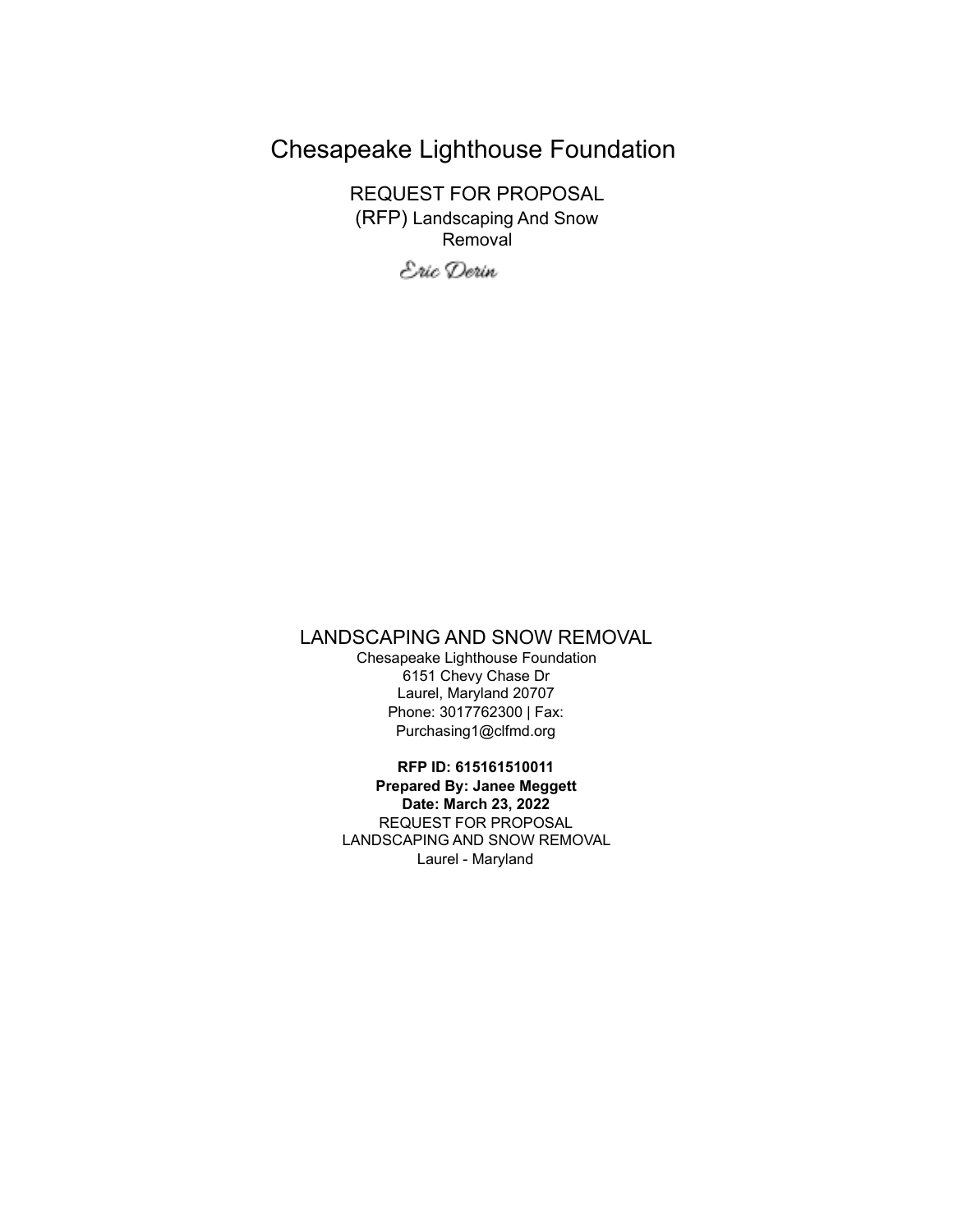**RFP ID:** 615161510011 **PROPOSAL SUBMISSION DEADLINE:** April 19, 2022, 4:00 PM close of business **QUESTION SUBMISSION DEADLINE:** April 15, 2022 **Site Visit Deadline (Required):** April 14, 2022 Questions may be submitted in written form to:

**Contact Address:** 6151 Chevy Chase Drive Laurel, Maryland 20707 **Telephone Number:** 3017762300 **Email Address:** Ederin@clfmd.org

#### **INTRODUCTION**

**Contact Name:** Eric Derin

Chesapeake Lighthouse Foundation invites and welcomes proposals for their Landscaping and Snow Removal project. Based on your previous work experience, your firm has been selected to receive this RFP and is invited to submit a proposal. Please take the time to carefully read and become familiar with the proposal requirements. All proposals submitted for consideration must be received by the time specified above under the "PROPOSAL SUBMISSION DEADLINE."

BIDDERS SHOULD NOTE THAT ANY AND ALL WORK INTENDED TO BE SUBCONTRACTED AS PART OF THE BID SUBMITTAL *MUST BE ACCOMPANIED BY BACKGROUND MATERIALS AND REFERENCES FOR PROPOSED SUBCONTRACTOR(S) – NO EXCEPTIONS.*

#### **PROJECT AND LOCATION**

The project associated with this RFP is or shall be located at 6151 Chevy Chase Dr, Laurel, Maryland 20707.

#### **PROJECT MANAGER CONTACT INFORMATION**

The following individual(s) are the assigned contacts for the following:

For questions or information regarding All Aspects, contact:

**Name:** Eric Derin

**Title:** Director of Operations

**Phone:** 3017762300

**Email:** Operations@clfmd.org

For questions or information regarding Site-1 Chesapeake Science Point, contact:

**Name:** Ahmet Akpinar

**Title:** Operations Manager

**Phone:** 4437575277

**Email:** Operations@mycsp.org

For questions or information regarding Site-2 North Cluster (Elementary School), contact:

**Name:** Yilmaz Goktepe

**Title:** Operations Manager

**Phone:** 2405737240

**Email:** Operations@cmitelementary.org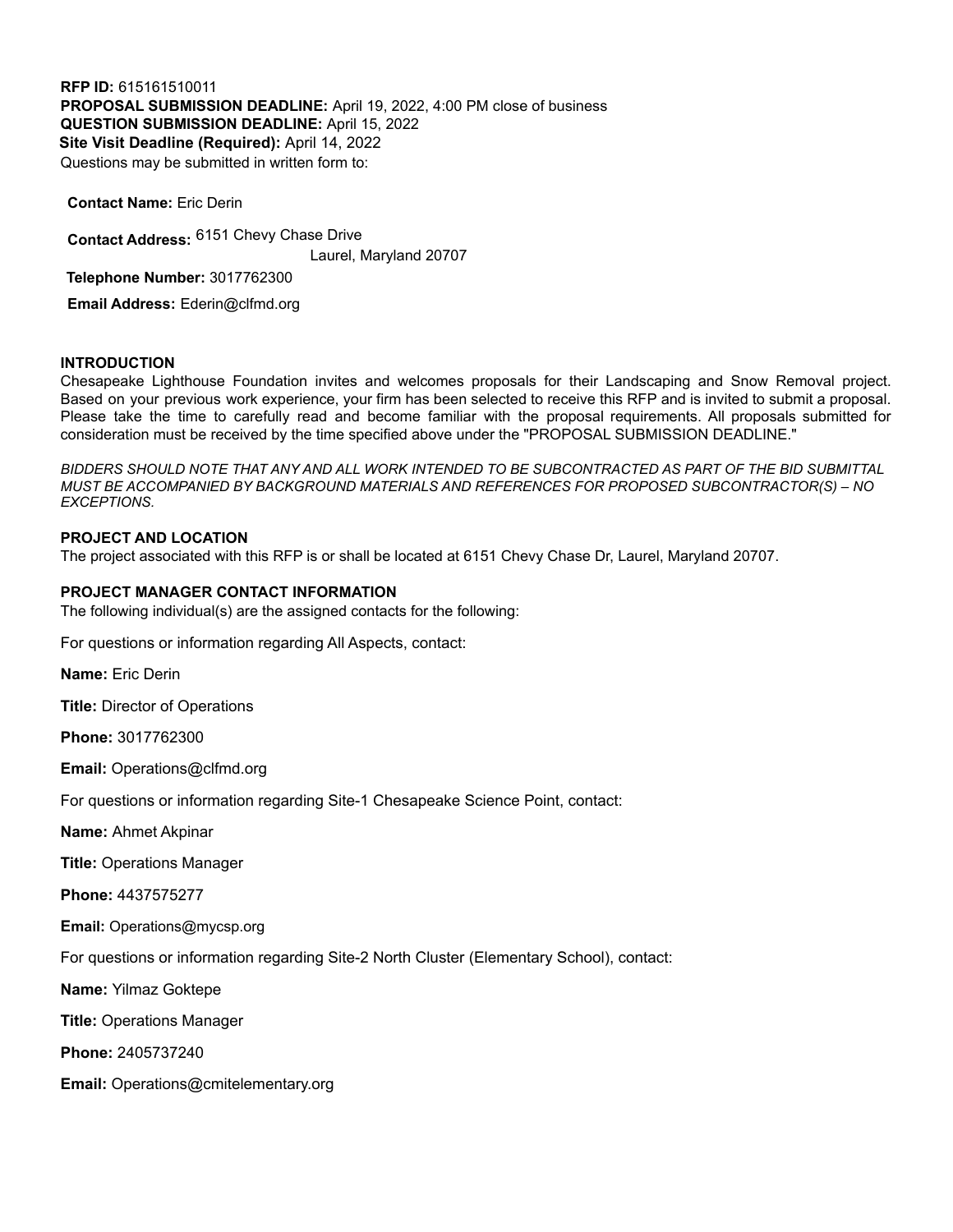For questions or information regarding Site-2 North Cluster (High School), contact:

**Name:** Emre Tekin

**Title:** Operations Manager

**Phone:** 2407674080

**Email:** Operations@cmitacademy.org

For questions or information regarding Site-3 South Cluster (Elementary School), contact:

**Name:** Asim Demirel

**Title:** Operations Manager

**Phone:** 2407674820

**Email:** Operations@southes.org

For questions or information regarding Site-3 South Cluster (Middle/High School), contact:

**Name:** Jessika Wimberly

**Title:** Operations Manager

**Phone:** 2405737250

**Email:** Operations@cmitsouth.org

## **PROJECT OBJECTIVE**

The objective and ultimate goal for this project is the objective and ultimate goal for this project is to keep the schools safe and maintain their quality. .

## **PROJECT SCOPE AND SPECIFICATIONS**

The Project Scope and Specification are: Site-1 CHESAPEAKE SCIENCE POINT Site-2 NORTH CLUSTER 1.0 Site-1 CHESAPEAKE SCIENCE POINT DESCRIPTION OF SERVICES: Site-3 SOUTH CLUSTER

1.0 DESCRIPTION OF SERVICES: 1.0

- 1.1 Mowing and Maintenance Service: During each visit as needed
- 1.1 Mowing and Maintenance Service: During each visit as needed

## A. Remove regular trash and debris from lawn areas.

- B. Pick up items lying on turf and place them in the appropriate area. (If applicable)
- C. Mow lawn areas and Mulch lawn clippings on site
- D. Trim turf areas (around trees, mailboxes, mulch beds, along the fence, etc.)
- E. Edge sidewalk, drive, and curbs.
- F. Air-sweep hard surfaces.

1.2 Before each mowing, trash and debris will be removed. Mowing will be performed every 7-14 days, depending on the 1.2

growth rate. A turf height between 2 ½ -3 ½ inches will be maintained (1 ½ -2 inches for Bermuda) without removing more than 1/3 of the total leaf blade height. The mowing direction will be alternated each visit, whenever possible, to prevent compaction and enhance our lawn*'*s appearance.

2.0 Site-2 NORTH CLUSTER DESCRIPTION OF SERVICES:

2.0 DESCRIPTION OF SERVICES:

2.1 Shrub Trimming: Twice per year (once in the spring and once in the fall), trim and shape shrubs under 8 feet tall,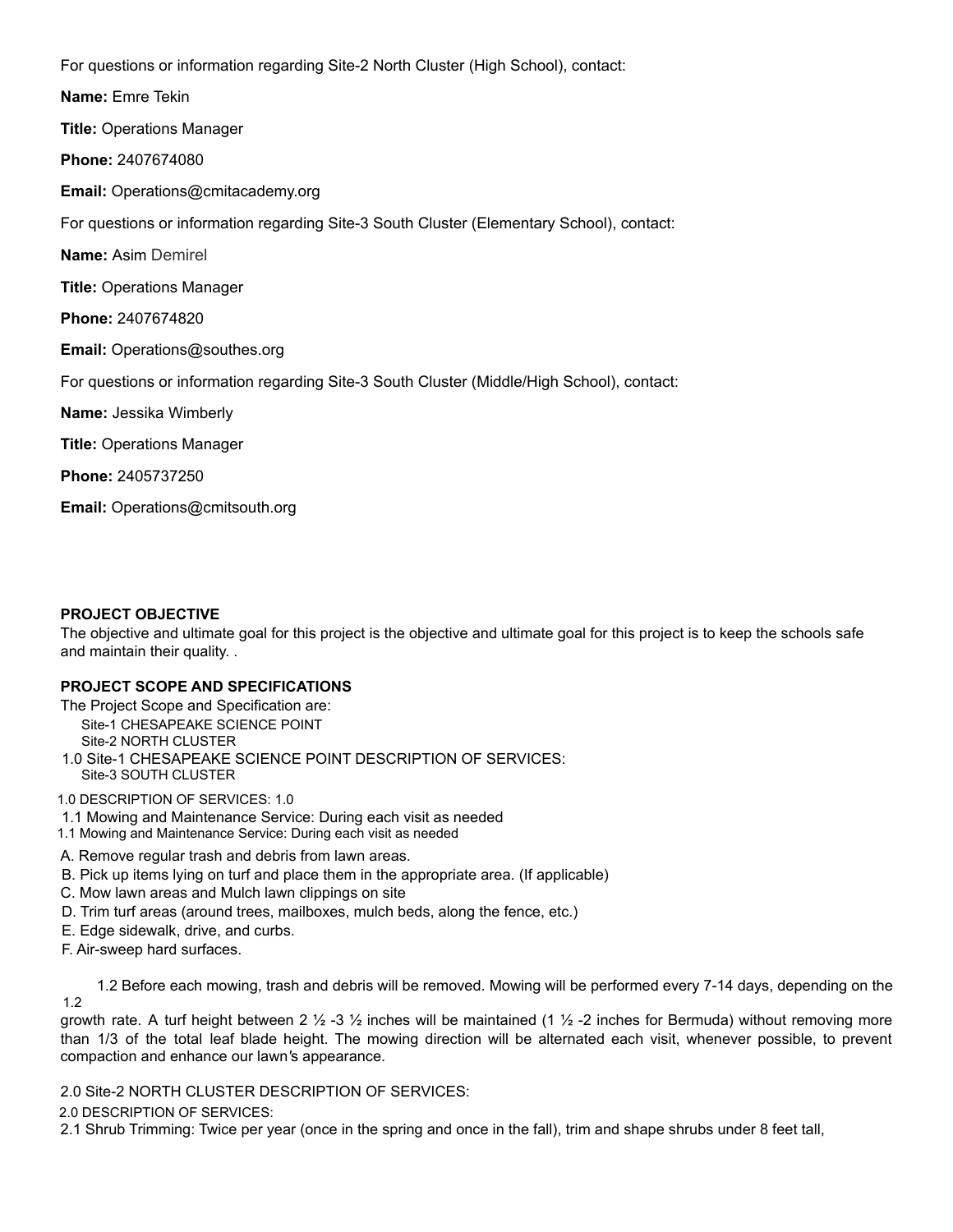removing not more than 6 inches from new/existing growth.

2.2 Mulching: Twice per year (once in the spring and once in the fall), mulch existing mulch beds, using dark double shredded, hardwood mulch. Mulch will be laid at a thickness of 1-3 inches. Existing mulch beds will be prepared by removing trash, debris, leaves, weeds and redefining the perimeter with a garden spade.

2.3 Aeration and Overseeding: Once per year during the fall season, provide core aeration and seeding. Aeration relieves soil compaction and increases the availability of air, water, and nutrients. Also, aeration minimizes thatch buildup.

2.4 Spring and Fall Cleanups: A cleanup crew will remove leaves, branches, and other debris from existing mulched beds, other non-mulched planting, flowerbeds, shrubs, groundcover. This service will be performed at the beginning of the spring and end of the fall season.

2.5 Complete Irrigation System Check (If applicable)

2.6 Storm Pond Maintenance (if applicable)

3.0 Site-3 (SOUTH CLUSTER) DESCRIPTION OF SNOW REMOVAL SERVICE: 3.0 DESCRIPTION OF SNOW REMOVAL SERVICES: Snow removal service provided shall include:

3.A. Snow/Ice Removal

3.1. Snow and ice shall be removed from the parking lot and sidewalks of the property as needed.

3.2. supply and operate snow removal equipment and/or shovel

snow my hand when necessary.

3.3. All snow and ice that is removed from the sidewalks and parking lot will be piled and/or deposited onto the designated area of the parking lot or grassy areas of the property if available.

3.B. Asphalt/Paved Surface Treatment

3.1 Once snow and ice are removed, asphalt and paved surfaces will be treated with a de-icing agent (roc

## **SCHEDULED TIMELINE**

The following timeline has been established to ensure that our project objective is achieved; however, the following project timeline shall be subject to change when deemed necessary by management.

## **MILESTONE DATE**

Start of Project : July 1, 2022

## **PROPOSAL BIDDING REQUIREMENTS**

#### **PROJECT PROPOSAL EXPECTATIONS**

Chesapeake Lighthouse Foundation shall award the contract to the proposal that best accommodates the various project requirements. Chesapeake Lighthouse Foundation reserves the right to: (i) award any contract prior to the proposal deadline or prior to the receipt of all proposals, (ii) award the contract to more than one Bidder, and (iii) refuse any proposal or contract.

## **DEADLINE TO SUBMIT PROPOSAL**

All proposals must be received by Chesapeake Lighthouse Foundation no later than 4:00 PM close of business on April 19, 2022 for consideration in the project proposal selection process.

## **PROPOSAL SELECTION CRITERIA**

Only those proposals received by the stated deadline will be considered. All proposals, submitted by the deadline, will be reviewed and evaluated based upon information provided in the submitted proposal. In addition, consideration will be given to cost and performance projections. Furthermore, the following criteria will be given considerable weight in the proposal selection process:

1. Proposals received by the stipulated deadline must be in the correct format.